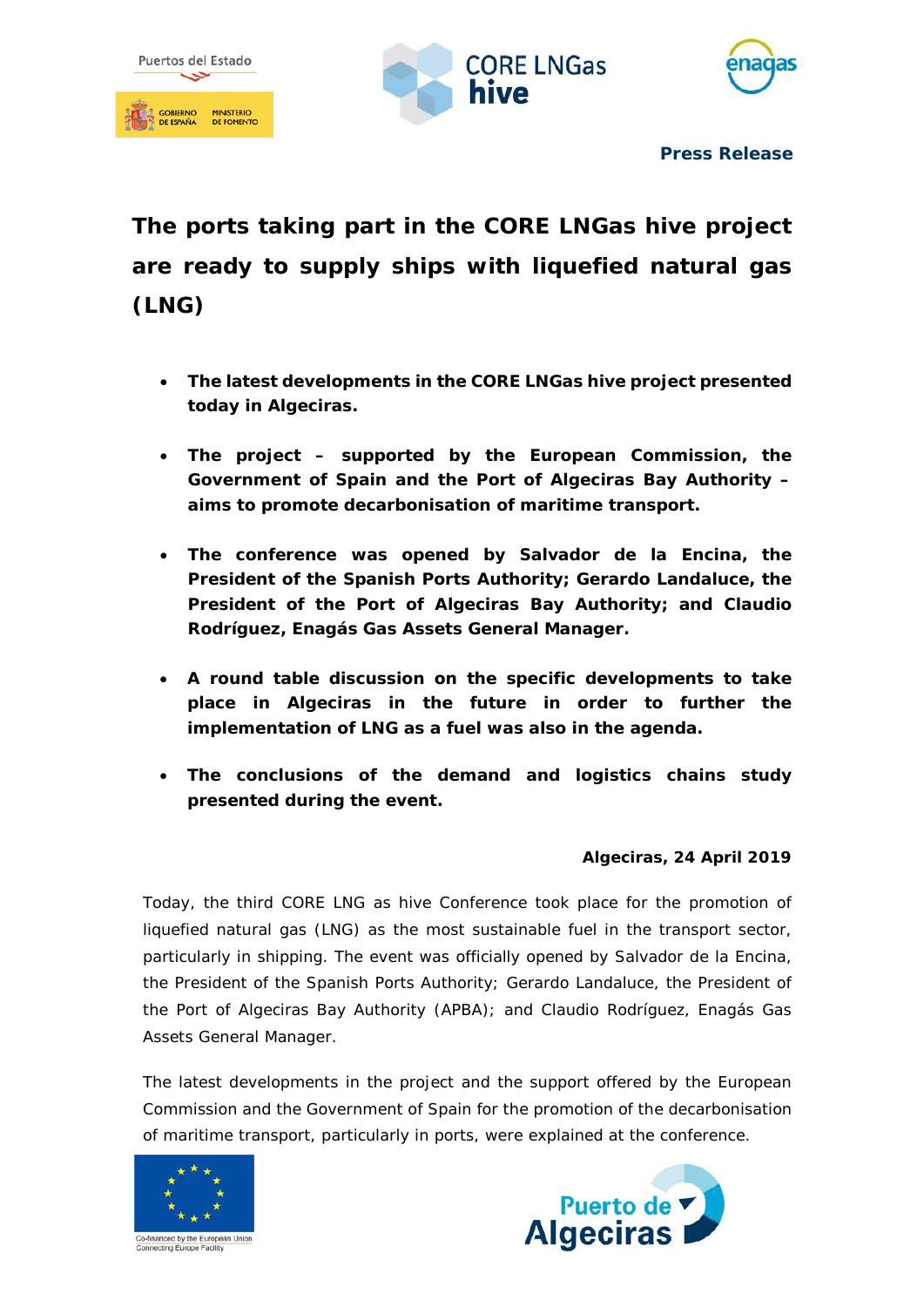





## **Press Release**

The main progress made has been the adaptation and construction of infrastructure and the application of LNG to multimodal transport to enable small-scale and bunkering (ship refuelling) services with LNG to be provided in the Iberian Peninsula.

The president of the Spanish Ports Authority pointed out that Spain and the ports of Spain were "leaders in LNG technology and handling". He also asserted that "Spain already has the basic infrastructure in place, with six plants in operation at ports, accounting for 40% of the whole of Europe's storage capacity and 5.35% of the world's".

The president of the APBA explained that "Algeciras, through the efforts currently being made, aims to consolidate its position in the future as a leader in the use of liquefied natural gas in the maritime sector". Gerardo Landaluce highlighted the fact that "Algeciras produced the first supply of LNG as a maritime fuel in the country in 2012, and that it currently supplies LNG by means of tanker trucks. Ships using LNG as their fuel also benefit from the greatest reduction in fees permitted by law. He also stressed the need for a regulatory competitive framework as regards tolls for accessing gas storage (import) plants".

According to the general manager of Enagás gas assets, "the hive project will allow Spain to lead Europe through the process of energy transition in the maritime sector, a leadership based on the 50-year history of LNG in our country and exceedingly ratified by the development of innovative, competitive and sustainable logistics that will be able to fulfil European directives regarding availability of capacity to serve demand from the sector five years ahead of schedule".

On behalf of the European Commission, José Fernandez-García, Policy Officer for Ports and Inland Waterways, informed attendees of how Spanish ports could take advantage of the Connecting Europe Facility (CEF) to obtain finance.

## **Study on LNG Supply Demand and Logistics Chains**

In the course of proceedings, the Study on LNG Supply Demand and Logistics Chains was presented, together with an application for the design and parametrisation of LNG supply logistics chains. The application estimates that LNG supply at the port of Algeciras and other ports on the Strait of Gibraltar will be particularly competitive.